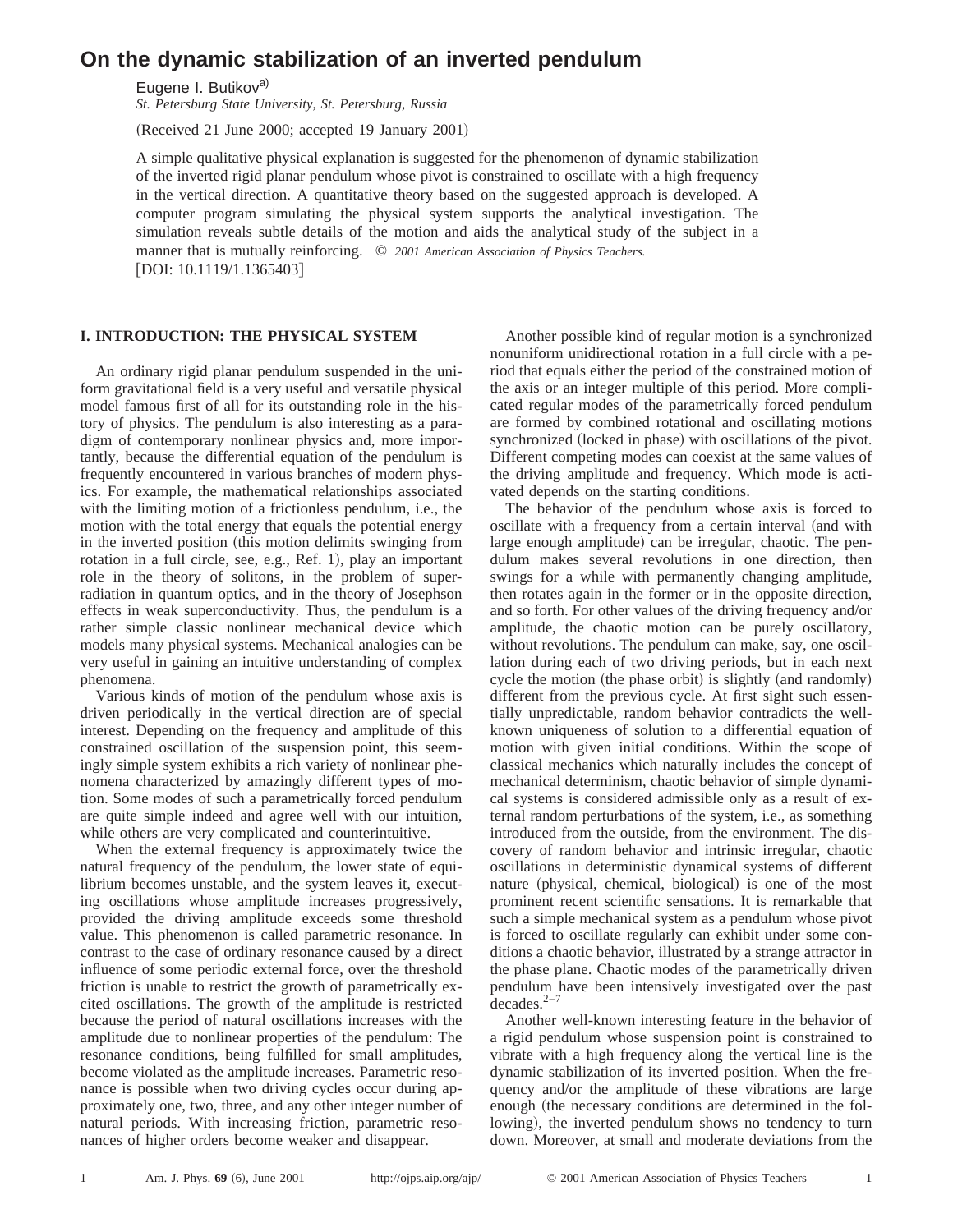

Fig. 1. Graphs of the angular deflection from the inverted (upside-down) position and of the angular velocity for the pendulum whose axis is oscillating with a high frequency. The graphs are obtained by a numerical integration of the exact differential equation for the momentary angular deflection  $\varphi(t)$ , Eq. (11).

vertical inverted position the pendulum tends to return to it. Being deviated, it can execute relatively slow oscillations about the vertical line on the background of rapid oscillations of the suspension point. An example of the graphs of such oscillations of the inverted pendulum obtained in the computer simulation of the motion is shown in Fig. 1. We note how the rapid vibrations superimpose on the slow oscillation and distort its smooth shape. In the presence of friction these slow oscillations gradually damp away, and the pendulum eventually comes to the vertical inverted position.

This type of dynamic stability probably was first pointed out by Stephenson almost a century ago.<sup>8</sup> In 1951 such extraordinary behavior of the pendulum was explained and investigated experimentally in detail by Pjotr Kapitza,<sup>9</sup> and the corresponding physical device is now widely known in Russia as ''Kapitza's pendulum.'' Simple hand-made devices are often used to show in lectures this fascinating phenomenon of classical mechanics. An old electric shaver's mechanism can serve perfectly well to force the pivot of a light rigid pendulum vibrating with a high enough frequency and sufficient amplitude to make the inverted position stable. Such demonstrations inevitably evoke a vivid response and some kind of bewilderment, perplexing and even astonishing those students who see it for the first time.

After Kapitza, this simple but very curious and intriguing system attracted the attention of many researchers, and the theory of the phenomenon may seem to be well elaborated  $(see, e.g., Ref. 10)$ . Nevertheless, more and more new features in the behavior of this apparently inexhaustible system are reported regularly. Many related papers have been published in recent years in the American Journal of Physics.<sup>11–20</sup>

However, in the abundant literature on the subject (a vast bibliography can be found in Ref. 21) the author failed to discover a simple and clear interpretation of this interesting phenomenon. Understanding the dynamic stabilization of an inverted pendulum is certainly a challenge to our intuition. The principal aim of this paper is to present a quite simple qualitative physical explanation of the phenomenon. We focus also on an approximate quantitative theory (leading to the well-known concept of the effective potential for the slow motion of the pendulum) which can be developed on the basis of the suggested approach to the problem. Finally, we show that the loss of dynamic stability at large amplitudes of the pivot is closely related to the commonly known conditions of parametric instability of the noninverted pendulum.

# **II. PHYSICAL REASONS FOR STABILITY OF THE INVERTED PENDULUM WHOSE PIVOT IS OSCILLATING AT HIGH FREQUENCY**

For simplicity we consider a light rigid rod of length *l* with a heavy small bob of mass *m* on its end and assume that the rod has zero mass, so that all the mass of the pendulum is concentrated in the bob. The force of gravity *mg* provides a restoring torque—*mgl* sin  $\varphi$  whose value is proportional to the sine of angular deflection  $\varphi$  of the pendulum from the equilibrium position. With the suspension point at rest, this torque makes the deviated pendulum swing about the lower stable equilibrium position. When the axis of the pendulum is constrained to move with acceleration along the vertical line, it is convenient to analyze the motion in the noninertial reference frame associated with this axis. Doing so, we must imply that due to the acceleration of this frame of reference there is one more force exerted on the pendulum, namely the force of inertia  $-m\ddot{z}$ , where  $z(t)$  is the time-dependent vertical coordinate of the axis. The torque of this force  $-m\ddot{z}l \sin \varphi$  must be added to the torque of the gravitational force.

Let the axis of the pendulum be forced to execute a given harmonic oscillation along the vertical line with a frequency  $\omega$  and an amplitude  $\alpha$ , i.e., let the constrained motion of the axis be described by

$$
z(t) = a \sin \omega t. \tag{1}
$$

The force of inertia  $F_{in}(t)$  exerted on the bob in the noninertial frame of reference also has a sinusoidal dependence on time:

$$
F_{\rm in}(t) = -m\ddot{z}(t) = ma\,\omega^2\sin\,\omega t.\tag{2}
$$

This force of inertia is directed downward during the time intervals for which  $z(t) = a \sin \omega t \le 0$ , i.e. when the axis is below the middle point of its oscillations. We see this directly from the equation for  $F_{in}(t)$ , Eq. (2), whose right-hand side depends on time as  $sin \omega t$ , that is, exactly as the *z* coordinate of the axis [see Eq.  $(1)$ ]. Therefore during the corre-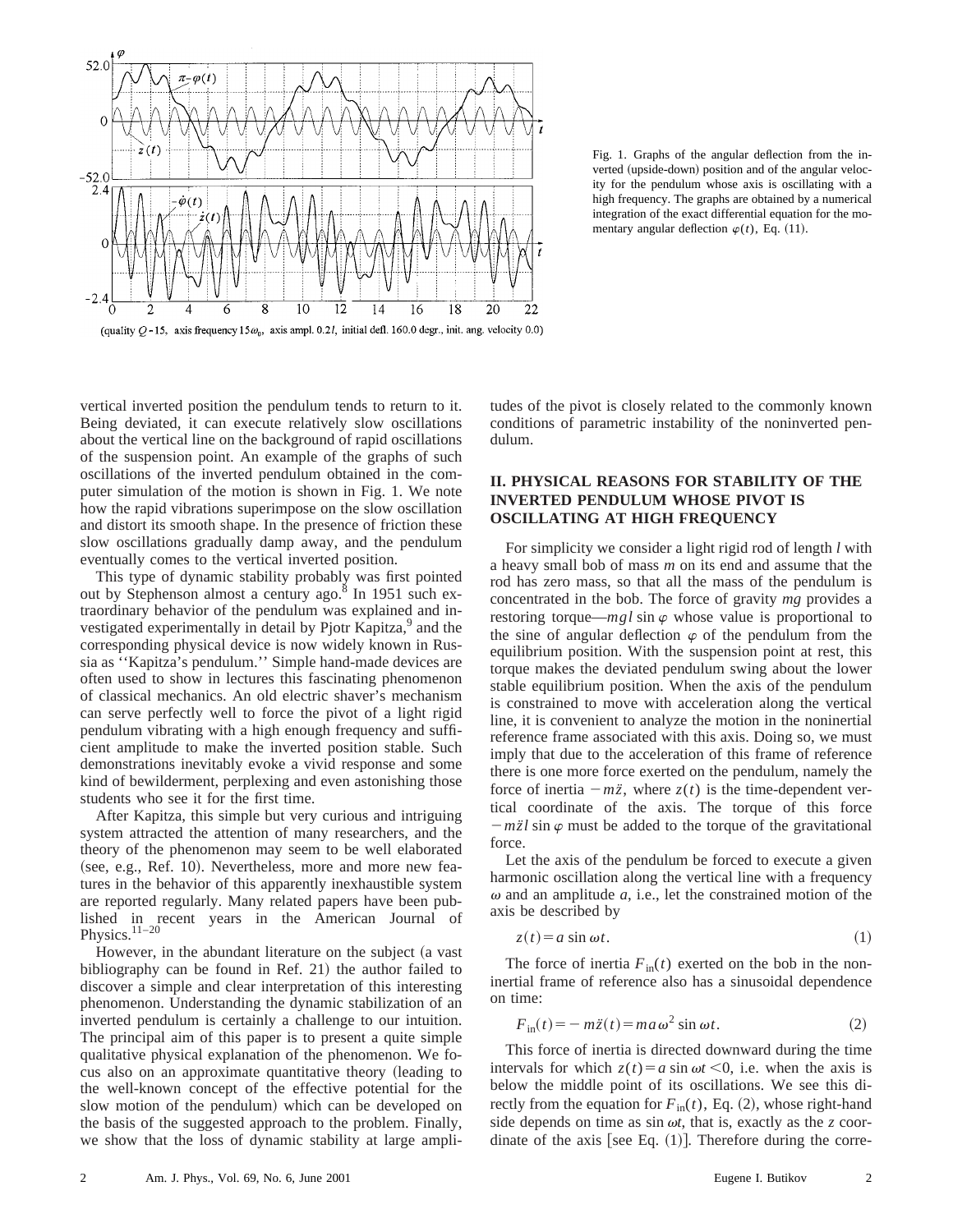

Fig. 2. The forces of inertia exerted on the pendulum in the noninertial reference frame at the extreme positions 1 and 2 of the oscillating axis *A*.

sponding half-period of the oscillation of the pivot, this additional force is equivalent to some strengthening of the force of gravity. During the other half-period the axis is above its middle position ( $z(t) = a \sin \omega t > 0$ ), and the action of this additional force is equivalent to some weakening of the gravitational force. When the frequency and/or amplitude of the pivot are large enough (when  $a\omega^2 > g$ ), for some part of the period the apparent gravity is even directed upward.

On the basis of this approach, taking into account the periodic variations of the apparent gravity, we can easily explain, say, the physical reason for the ordinary parametric swinging of the pendulum when its pivot is driven vertically with a frequency approximately twice the frequency of natural oscillations.

In the case of rapid oscillations of the axis, the mean value of the force of inertia, averaged over the short period of these oscillations, is zero, but the value of its *torque* averaged over the period about the axis is not zero. Next we show why. This nonzero mean torque of the force of inertia explains the pendulum stabilization in the inverted position.

Let us begin with the case in which the rod of the pendulum is oriented horizontally, i.e., at the right angle  $\psi = \pi/2$  to the direction of oscillations of the axis [Fig.  $2(a)$ ].

To better understand the influence of the force of inertia upon the system, we first forget for a while about the force of gravity. (Explaining the phenomenon in lectures, it is possible to ''switch off'' gravity for a while simply by changing the orientation of the vibrating device mentioned earlier, so that the pendulum's axis of rotation is vertical. Then the rigid pendulum occurs in a state of indifferent equilibrium at any orientation in the horizontal plane until the axis is vibrating.) If the bob has zero initial velocity, in the inertial reference frame in the absence of gravity it stays practically at the same level while the axis *A* oscillates between the extreme points 1 and 2 and the rod turns down and up through a small angle, as shown in the upper part of Fig.  $2(a)$ . In the noninertial frame of reference associated with the oscillating axis, the same motion of the rod is shown in the lower part of Fig.  $2(a)$ : The bob of the pendulum moves up and down along an arc of a circle and occurs in positions 1 and 2 [the lower part of Fig.  $2(a)$  at the instants at which the oscillating axis reaches its extreme positions 1 and 2, respectively [the upper part of Fig. 2(a)]. In position 1 the force of inertia  $F_1$  exerted on the bob is directed downward, and in position 2 the force  $F<sub>2</sub>$  of the same magnitude is directed upward. The arm of the force in positions 1 and 2 is the same, therefore the torque of this force, averaged over the period of oscillations, is zero. In the absence of gravity this orientation of the pendulum (perpendicularly to the direction of oscillations) corresponds to a dynamic equilibrium position (an unstable one, as we shall see later).

Now let us consider the case in which on average the rod is deflected through an arbitrary angle  $\psi$  from the direction of oscillations, and the axis oscillates between extreme points 1 and 2, as shown in the upper part of Fig.  $2(b)$ . In the noninertial frame of reference associated with the oscillating axis, the bob moves at these oscillations between points 1 and 2 in the lower part of Fig.  $2(b)$  along an arc of a circle whose center coincides with the axis *A* of the pendulum. We note that the rod has the same simultaneous orientations in both reference frames at instant 1 as well as at instant 2. When the axis is displaced downward (to position 1) from its midpoint, the force of inertia  $F_1$  exerted on the bob is also directed downward. In the other extreme position 2 the force of inertia  $F_2$  has an equal magnitude and is directed upward. However, now the torque of the force of inertia in position 2 is greater than in position 1 because the *arm* of the force in this position is greater. Therefore on average the force of inertia creates a torque about the axis that tends to turn the pendulum upward, into the vertical inverted position, in which the rod is parallel to the direction of oscillations. Certainly, if the pendulum makes an acute angle with respect to the downward vertical position, the mean torque of the force of inertia tends to turn the pendulum downward.

Thus, the torque of the force of inertia, averaged over a period of oscillations, tends to align the pendulum along the direction of constrained oscillations of the axis. The righthand side (b) of Fig. 2 presents an utterly simple and clear explanation to the origin of this torque. Kapitza<sup>9</sup> called this torque *vibrational*, but we can also call it *inertial*, because its origin is related to the force of inertia that arises due to the constrained rapid vibrations of the axis. For given values of the driving frequency and amplitude, this torque depends only on the angle of the pendulum's deflection from the direction of the pivot's vibration. This mean inertial torque does not depend on time explicitly, and its influence on the pendulum can be considered exactly in the same way as the influence of other ordinary external torques, such as the torque of the gravitational force. The inertial torque gives the desired explanation for the physical reason of existence of the two stable equilibrium positions that correspond to the two preferable orientations of the pendulum's rod along the direction of the pivot's vibration. With gravity, the inverted pendulum is stable with respect to small deviations from this position provided the mean torque of the force of inertia is greater than the torque of the force of gravity.

#### **III. AN APPROXIMATE QUANTITATIVE THEORY OF THE INVERTED PENDULUM**

Now we can determine the quantitative conditions, which provide the dynamic stabilization of the inverted equilibrium position in the presence of the force of gravity. Rapid vertical vibrations of the axis make the inverted position stable if at small deflections from this position the torque of the force of inertia, averaged over the period of rapid oscillations (this torque tends to return the pendulum to the inverted position), is greater in magnitude than the torque of the gravitational force that tends to tip the pendulum down.

We can consider the motion of the pendulum whose axis is vibrating with a high frequency as a superposition of two components: a ''slow'' or ''smooth'' component, whose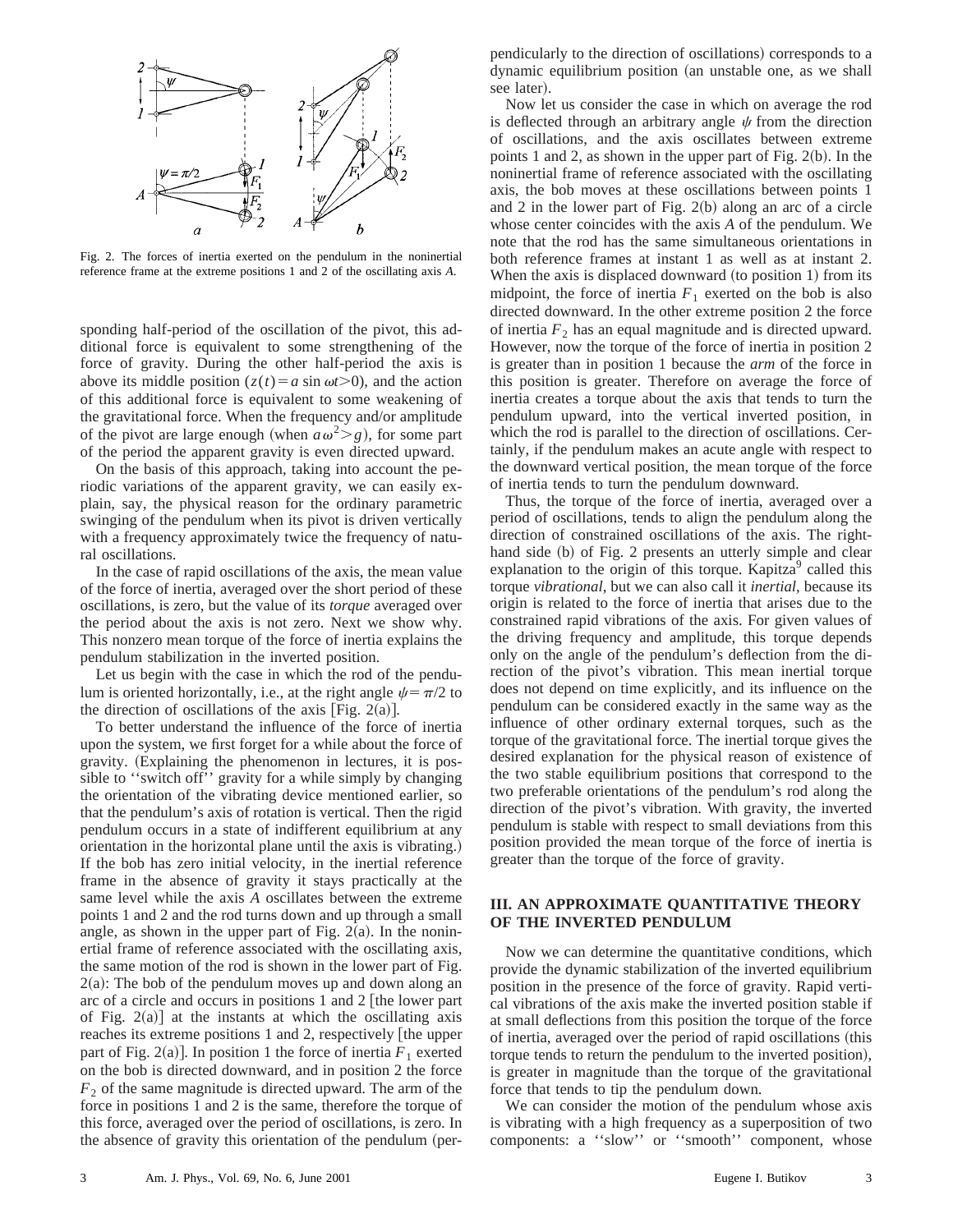variation during a period of constrained vibrations is small, and a "fast" (or "vibrational") component. Let's imagine an observer who doesn't notice (or doesn't want to notice) the vibrational component of this compound motion. If this observer uses, for example, a stroboscopic illumination with a short interval between the flashes that equals the period of constrained vibrations of the pendulum's axis, he/she can see only the slow component of the motion. Our principal interest is to determine this slow component.

When the rod of the pendulum is deflected from the downward vertical position on the average through an angle  $\psi$ , the instantaneous value  $\varphi(t)$  of the deflection angle is subjected to an additional rapid almost sinusoidal oscillation with the frequency  $\omega$  about this average value  $\psi = \langle \varphi(t) \rangle$  because of the constrained oscillation of the axis. This can be clearly seen from the plots of the angular deflection and velocity  $(Fig. 1)$ . Therefore we can try to search for the instantaneous angle of deflection  $\varphi(t)$  as the sum of a slowly varying function  $\psi(t) = \langle \varphi(t) \rangle$  and a fast term  $\delta(t)$  whose mean value is zero. This additional angle  $\delta(t)$  oscillates with the high frequency  $\omega$  with an amplitude proportional to the sine of the momentary value of  $\psi(t)$ :

$$
\varphi(t) = \psi(t) + \delta(t) = \psi(t) - \frac{z(t)}{l} \sin \psi
$$

$$
= \psi(t) - \frac{a}{l} \sin \psi \sin \omega t.
$$
 (3)

Here *a* is the amplitude of forced vibrations of the axis and *l* is the length of the pendulum. (When the axis is over its middle position, *z* is positive and the additional angle  $\delta$  $=-(z/l)\sin\psi$  is negative, if  $\psi>0$ .) Later on we shall find the differential equation for this unknown slowly varying function  $\psi(t)$  that describes the smooth motion of the pendulum, averaged over the period of rapid oscillations.

The torque of the force of inertia depends on the momentary value of this force  $ma\omega^2 \sin \omega t$ , Eq. (2), and on the sine of the angle  $\varphi$ . The oscillations of the axis cause only small deviations of the momentary deflection angle  $\varphi$  from its average value  $\psi$  (i.e.,  $\delta(t) \ll 1$  for all *t*), and so for the sine of the deflection angle we can write the following approximate expression:

$$
\sin \varphi = \sin(\psi + \delta) \approx \sin \psi + \delta \cos \psi. \tag{4}
$$

With the help of this equation, we can find the approximate value of the gravitational torque about the point of suspension (about the axis of the pendulum), averaged over the period of rapid oscillations of the axis:

$$
\langle -mgl\sin\varphi \rangle = -mgl\langle \sin(\psi + \delta) \rangle = -mgl\sin\psi, \quad (5)
$$

because the average value of  $\delta(t)$  is zero:  $\langle \delta(t) \rangle = 0$ . We see that the mean torque of the gravitational force is the same as in the case of a pendulum with the immovable suspension point: The oscillating second term in the expansion for the momentary angle, Eq.  $(4)$ , being multiplied by a constant gravitational force, gives no contribution to the mean torque. However, when we take the time average for the torque of the oscillating force of inertia, the first term in the expansion ~4! vanishes, but the oscillating second term gives a nonzero contribution. This occurs by virtue of the identical sinusoidal dependence on time both of the force of inertia  $F_{in}(t)$  given

by Eq. (2) and of  $\delta(t)$  whose value determines the oscillating arm of this force:

$$
\langle F_{\text{in}}(t)l\sin(\psi+\delta)\rangle = -ma\,\omega^2l(a/l)\cos\psi\sin\psi\langle\sin^2\omega t\rangle
$$

$$
= -\frac{1}{2}ma^2\omega^2\cos\psi\sin\psi,\tag{6}
$$

because the average value of the sine squared equals 1/2:  $\langle \sin^2 \omega t \rangle = 1/2$ . For  $\psi > \pi/2$  the average value of the torque of the force of inertia is positive: If the pendulum makes an acute angle with the upward vertical direction, this torque tends to turn the pendulum up. Comparing the right-hand sides of Eqs.  $(5)$  and  $(6)$ , we see that the torque of the force of inertia can exceed in magnitude the torque of the gravitational force tending to tip the pendulum down, when the following condition is fulfilled:

$$
a^2 \omega^2 > 2gl. \tag{7}
$$

Thus, the inverted position of the pendulum is stable if the maximal velocity  $\omega a$  of the vibrating axis is greater than the velocity  $\sqrt{2gl}$  attained by a body during a free fall from the height that equals the pendulum length *l*. We can write this criterion of stability in another form, using the expression  $\omega_0^2 = g/l$  for the frequency  $\omega_0$  of small natural oscillations of the pendulum in the absence of forced vibrations of the axis. Substituting  $g = l \omega_0^2$  in Eq. (7) we get

$$
\frac{a}{l} \frac{\omega}{\omega_0} > \sqrt{2}.
$$
 (8)

According to Eq.  $(8)$ , the product of the dimensionless normalized amplitude of forced oscillations of the axis *a*/*l* and the dimensionless (normalized) frequency of these oscillations  $\omega/\omega_0$  must exceed the square root of 2. For instance, for the pendulum whose length  $l=20$  cm and the frequency of forced oscillations of the axis  $f = \omega/2\pi = 100$  Hz, the amplitude *a* must be greater than 3.2 mm. To provide the dynamic stabilization of the inverted pendulum within some finite interval of the angles of deflection from the vertical position, the product of the normalized amplitude of forced oscillations of the axis and the normalized frequency must be greater than  $\sqrt{2}$  by a finite value. For a physical pendulum, the condition of dynamic stability in the inverted position is expressed by the same equation  $(7)$  or  $(8)$  provided we imply by the quantity *l* the reduced length of the pendulum *I*/*md*, where *I* is the moment of inertia with respect to the axis of rotation, *m* is the mass, and *d* is the distance between the axis and the center of mass. We note that the criterion  $(7)$  or  $(8)$  is independent of friction.

The critical minimum value of the product of the driving amplitude and frequency  $a\omega$  found above, Eq.  $(8)$ , agrees with the lower boundary of stability of the inverted pendulum obtained by approximating the exact nonlinear equation of motion by the Mathieu equation, the solutions of which are widely documented in the extensive literature concerning the problem (see, e.g., Ref. 11, 12, or 13). However, the investigation based on the Mathieu equation and infinite Hill's determinants gives little physical insight into the problem and, more importantly, is restricted to motion within small angles from the vertical. On the contrary, the above explanation clearly shows the physical reason for the dynamic stabilization of the inverted pendulum and is free from the restriction of small angles.

In particular, on the basis of the approach developed in this paper, for given values of the frequency  $\omega$  and amplitude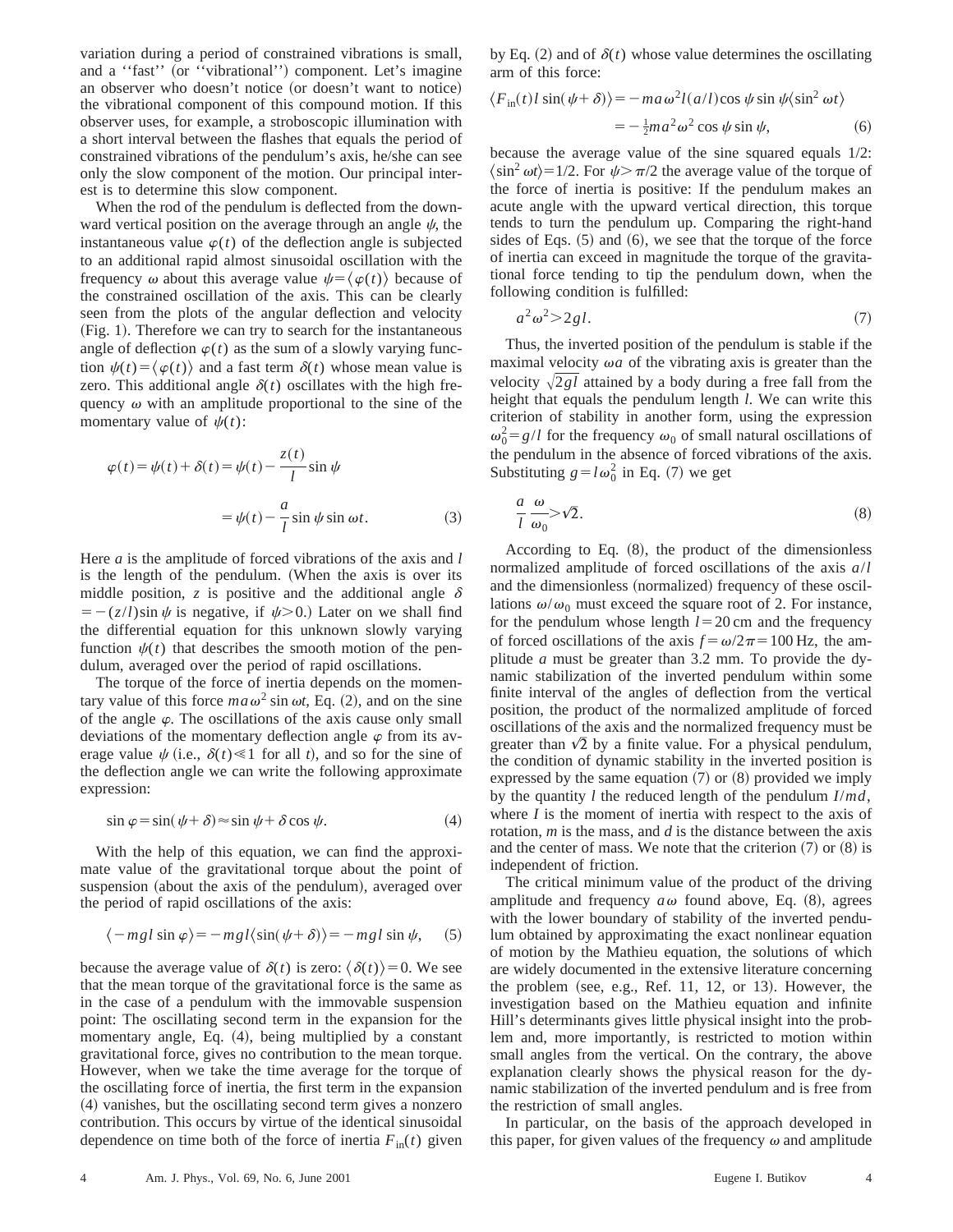

Fig. 3. The graphs of oscillations of the pendulum about the lower and upper equilibrium positions, respectively. The graphs are obtained by a numerical integration of the exact differential equation for the momentary angular deflection  $\varphi(t)$ , Eq. (11).

(quality  $Q$  = 15, axis frequency 14 $\omega_0$ , axis ampl. 0.151, initial defl. 170.0 degr., init. ang. velocity 0.0)

*a* of forced oscillations of the axis, we can find the maximal admissible angular deflection from the inverted vertical position  $\theta_{\text{max}} = \pi - \psi_0$  for which the pendulum will return to this position, even when  $\theta_{\text{max}}$  is almost as large as  $\pi/2$ . To do this, we should equate the right-hand sides of Eqs.  $(5)$  and  $(6)$  that determine the average values of the torque of the gravitational force which tends to tip the pendulum down and of the torque of the force of inertia which tends to return the pendulum to the inverted position:

$$
\cos \theta_{\text{max}} = -\cos \psi_0 = \frac{2gl}{a^2 \omega^2} = 2 \left( \frac{\omega_0}{\omega} \frac{l}{a} \right)^2.
$$
 (9)

This expression for an admissible angular excursion from the inverted equilibrium position is valid for arbitrarily large values of  $\theta$ . The greater the product of the frequency and the amplitude  $\omega a$  of constrained vibrations of the axis, the closer the angle  $\theta_{\text{max}}$  to  $\pi/2$ . Being deflected from the vertical position by an angle that does not exceed  $\theta_{\text{max}}$ , the pendulum will execute relatively slow oscillations about this inverted position. This slow motion occurs both under the mean torque of the force of inertia and the force of gravity. Rapid oscillations with the frequency of forced vibrations of the axis superimpose on this slow motion of the pendulum. With friction, the slow motion gradually damps, and the pendulum wobbles up settling eventually in the inverted position.

Similar behavior of the pendulum can be observed when it is deflected from the lower vertical position. But in this case the frequency of slow oscillations is greater than for the inverted pendulum. Indeed, for the hanging down pendulum the averaged torque of the force of inertia tends to return the pendulum to the lower vertical position together with the torque of the gravitational force. Therefore the frequency of these slow oscillations is greater than both the frequency of slow oscillations in the absence of gravity and the frequency of natural oscillations in the absence of forced vibrations of the axis. The clock with a pendulum subjected to a fast vertical vibration will always be ahead of time. The frequencies  $\omega_{\text{up}}$  and  $\omega_{\text{down}}$  of small slow oscillations about the inverted position and the lower vertical position are given by

$$
\omega_{\rm up}^2 = \frac{a^2 \omega^2}{2l^2} - \omega_0^2, \quad \omega_{\rm down}^2 = \frac{a^2 \omega^2}{2l^2} + \omega_0^2. \tag{10}
$$

If we put  $\omega_0=0$  into these formulas, we get the expression  $\omega_{slow} = a/(l\sqrt{2})\omega$  for the frequency of small slow oscillations of the pendulum with vibrating axis in the absence of the gravitational force. These oscillations can occur about either of the two equivalent stable equilibrium positions located opposite one another along the direction of forced vibrations of the axis. For vertical vibrations of the axis in the field of gravity, the force of gravity increases the average restoring torque of the force of inertia (and consequently the frequency of slow oscillations) about the lower equilibrium position, and the force of gravity decreases the average restoring torque (and hence the frequency of slow oscillations) about the upper equilibrium position. We can illustrate these results concerning the periods of slow oscillations about the two vertical positions with the graphs in Fig. 3, obtained in a simulation experiment on the computer.

The simulation is based on a numerical integration of the exact differential equation for the momentary angular deflection  $\varphi(t)$ . This equation includes, besides the torque of the force of gravity, the instantaneous (not averaged over the fast period) value of the torque exerted on the pendulum by the force of inertia that depends explicitly on time *t*:

$$
\ddot{\varphi} + 2\gamma \dot{\varphi} + \omega_0^2 \left( 1 - \frac{a}{l} \frac{\omega^2}{\omega_0^2} \sin \omega t \right) \sin \varphi = 0.
$$
 (11)

The second term takes into account the braking frictional torque, assumed to be proportional to the momentary angular velocity  $\dot{\varphi}$  in the mathematical model of the simulated system. The damping constant  $\gamma$  is related to the dimensionless quality factor *Q* characterizing the role of viscous friction:  $Q = \omega_0/2\gamma$ .

It is worth mentioning that the results of this section concerning the smooth behavior of the pendulum with a rapidly vibrating axis are found without the differential equation for the system under consideration. Being obtained by a decomposition of motion on slow oscillations and rapid vibrations with the driving frequency, these results are approximate and valid when the amplitude of constrained vibration of the axis is small compared to the pendulum's length  $(a \ll l)$ . Moreover, in the presence of gravity the driving frequency must be much greater than the frequency of small natural oscillations of the pendulum ( $\omega \ge \omega_0$ ). These restrictions mean that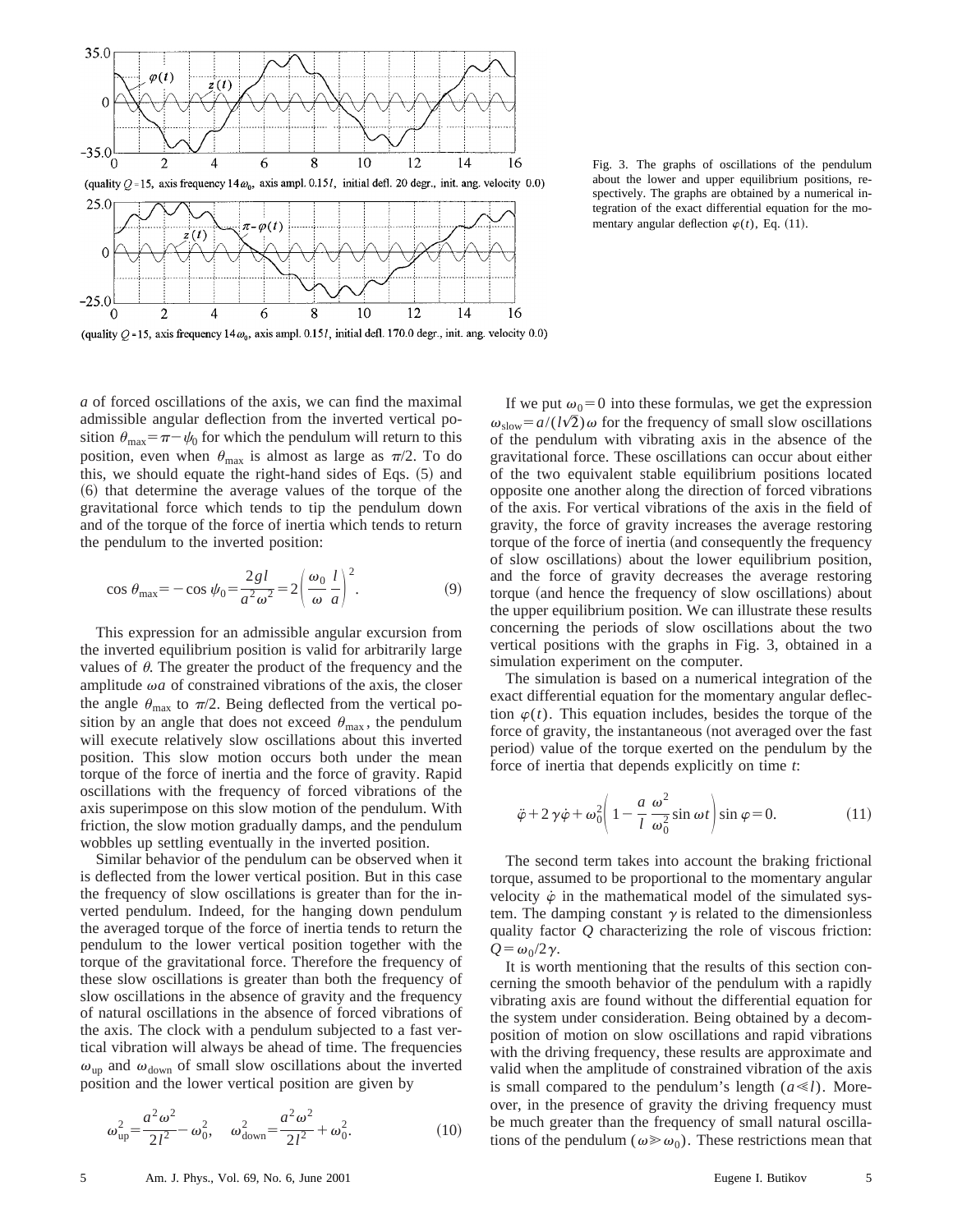

Fig. 4. Graphs of the gravitational potential energy  $U_{\text{gr}}$ , mean potential energy  $U_{\text{in}}$  in the field of the force of inertia, and of the total potential energy  $U_{\text{tot}}(\psi)$  for the pendulum with an oscillating axis.

we should not expect from the approach discussed here to give an exhaustive description of the parametrically driven pendulum in all cases.

In particular, within certain ranges of the system parameters (in the intervals of parametric instability) the lower position of the pendulum becomes unstable, as we already mentioned earlier. However, parametric resonance, as well as the modes of chaotic behavior, occurs at such driving frequencies (for the principal parametric resonance  $\omega \approx 2\omega_0$ ) that do not satisfy the conditions of applicability of the approach used above. Therefore we cannot require from this approach an explanation of chaotic modes and parametric instability of the noninverted pendulum. This approach predicts well the lower bound of the stability of the inverted pendulum, but does not yield the upper bound, which is closely related to ordinary parametric resonance of the noninverted pendulum (see Sec. VII).

# **IV. EFFECTIVE POTENTIAL FUNCTION FOR A PENDULUM WITH THE AXIS VIBRATING AT HIGH FREQUENCY**

The approximate differential equation for the slow motion of the pendulum can be written under the assumption that the angular acceleration  $\ddot{\psi}(t)$  in this slow motion is determined by the mean torque  $N(\psi)$  exerted on the pendulum in the noninertial frame of reference associated with its axis:

$$
\ddot{\psi} = -\omega_0^2 \sin \psi - \frac{1}{2} \frac{a^2}{l^2} \omega^2 \cos \psi \sin \psi. \tag{12}
$$

The mean torque on the right-hand side of Eq.  $(12)$  is calculated approximately under the assumption that the slowly varying angular coordinate  $\psi(t)$  is "frozen." To facilitate interpretation of the slow motion described by this nonlinear differential equation, we can introduce a potential function  $U(\psi)$  that corresponds to the mean torque  $N(\psi)$ exerted on the pendulum. The torque is determined by the derivative of this potential function:  $N(\psi) = -dU(\psi)/d\psi$ . The observer mentioned earlier who doesn't notice the rapid oscillating motion of the pendulum can simply consider that the system moves in an effective potential field  $U = U(\psi)$ . Such a potential function that governs the smooth motion of the pendulum averaged over the rapid oscillations was first introduced by Landau, $^{10}$  and derived by various different methods afterwards (see, e.g., Ref. 16, 19, or 20). From the right-hand part of Eq.  $(12)$  we conclude that the effective potential consists of two parts  $U_{\text{gr}}(\psi)$  and  $U_{\text{in}}(\psi)$  describing the influence of the force of gravity and the force of inertia, respectively:

$$
U(\psi) = U_{\rm gr}(\psi) + U_{\rm in}(\psi)
$$
  
=  $mg l (1 - \cos \psi) + \frac{1}{4} m a^2 \omega^2 (1 - \cos 2 \psi).$  (13)

The graphs of  $U_{\text{gr}}(\psi)$  and  $U_{\text{in}}(\psi)$  are shown in Fig. 4. They both have a sinusoidal shape, but the period of  $U_{\text{in}}(\psi)$ is just one half of the period of  $U_{\text{gr}}(\psi)$ . Their minima at  $\psi$  $=0$  coincide, thus generating the principal minimum of the total potential function  $U(\psi) = U_{\text{tot}}(\psi)$ . This minimum corresponds to the stable lower equilibrium position of the pendulum. But the next minimum of  $U_{in}(\psi)$  is located at  $\psi$  $=$   $\pi$ , where  $U_{\text{gr}}(\psi)$  has its maximum corresponding to the inverted position of the pendulum.

If criterion (7) or (8) is fulfilled, the amplitude of  $U_{\text{in}}(\psi)$ is greater than that of  $U_{\text{gr}}(\psi)$ . Then the potential function  $U(\psi)$  has (in addition to the absolute minimum at  $\psi=0$ which corresponds to the lower equilibrium position) relative minima at  $\psi = \pm \pi$ . Both additional minima correspond to the same inverted position of the pendulum. Oscillations of a particle trapped in an additional minimum describe the behavior of the inverted pendulum. Slow small oscillations occurring near the bottom of a potential well are almost harmonic. The slopes of the shallow additional potential wells are not as steep as the slopes of the principal well at  $\psi=0$ . Therefore the frequency  $\omega_{\text{up}}$  of slow small oscillations about the inverted position is smaller than the frequency  $\omega_{\text{down}}$  of small oscillations within the principal well (about the lower vertical position), in accordance with the expressions obtained earlier  $(10)$  and with the simulations represented by the graphs in Fig. 3. Certainly, some subtle details in the motion of the pendulum revealed by the simulations are lost in our approximate analysis, which refers only to the slow component of the investigated motion. Nevertheless, this analysis allows us to clearly interpret principal features of the physical system under consideration.

The maxima of the total potential energy  $U(\psi)$  are determined by Eq.  $(9)$ . The tops of the potential barrier between the two wells occur at deflections  $\pm \psi_0$  ( $\psi_0 > \pi/2$ ) from the lower vertical position and  $\pm \theta_{\text{max}}$  ( $\theta_{\text{max}} < \pi/2$ ) from the upper equilibrium position (Fig. 4). At these positions of the pendulum, the mean torque of gravity is balanced by the mean torque of the force of inertia. However, these equilibrium positions are unstable: The slightest disturbance makes the pendulum slowly slip down into one of the wells and oscillate there moving from one slope to the other and back. The pattern of such slow oscillations (averaged over the fast period of constrained vibrations) is far from a sine curve. The pendulum stays for a prolonged time near the summit of the potential barrier at the utmost deflection, and then moves rather fast toward the other utmost deflection to linger there again before the backward fast motion. The simulation of such a motion is shown in Fig. 5.

#### **V. THE PENDULUM WITH A HORIZONTALLY VIBRATING PIVOT**

A similar approach can be applied to the pendulum whose axis is forced to rapidly oscillate in the horizontal direction. In this case the force of inertia  $F_{in}(t) = -m\ddot{x}(t)$  is directed horizontally. Its mean torque tends to align the pendulum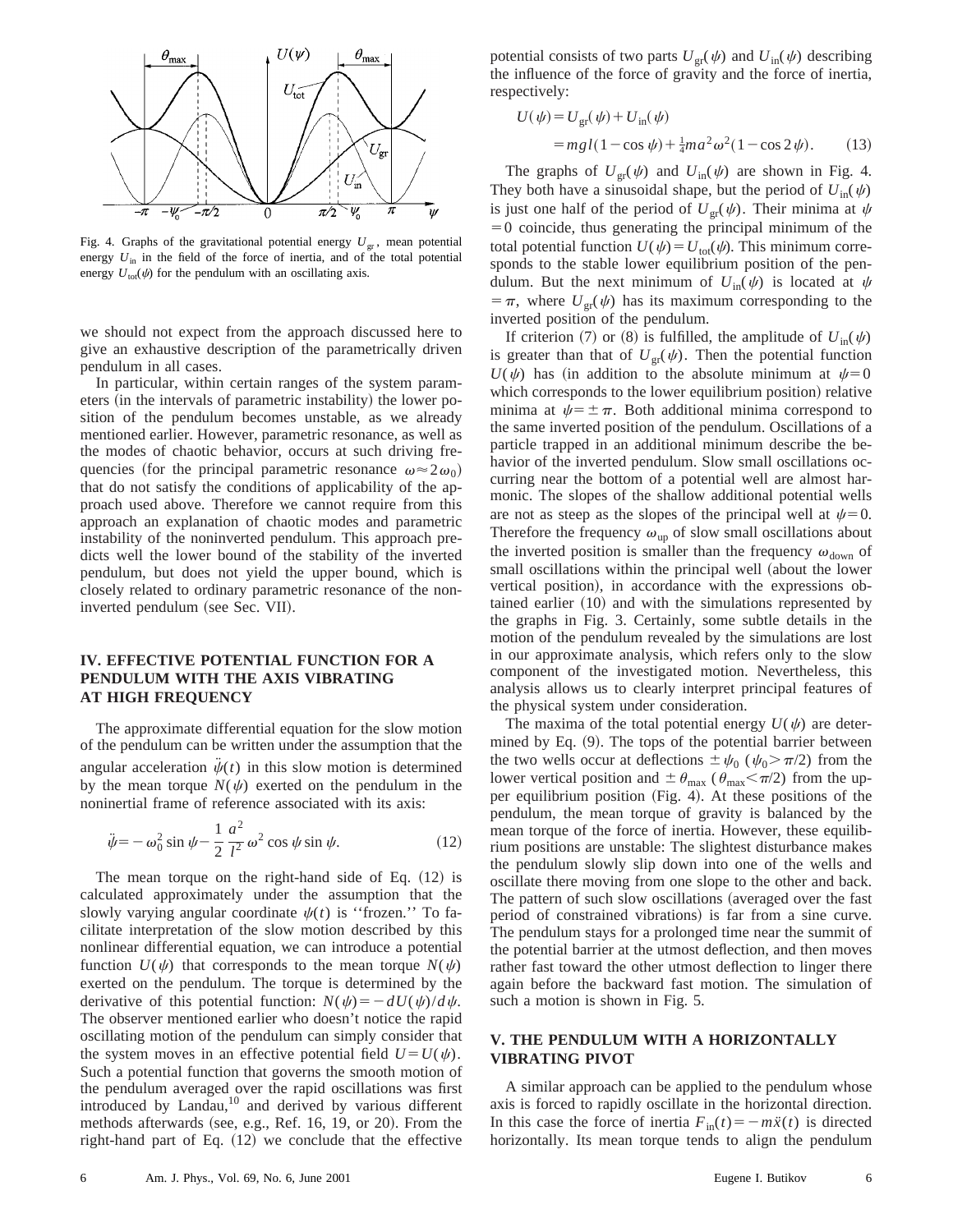

Fig. 5. The graphs of oscillations of the pendulum about the inverted position with maximal possible angular excursion. The graphs are obtained by a numerical integration of the exact differential equation for the momentary angular deflection  $\varphi(t)$ , Eq. (11).

(quality  $Q = 300$ , axis frequency  $15\omega_0$ , axis ampl. 0.2*l*, initial defl. 104 degr., init. ang. velocity 2.8425)

horizontally, repelling it both from downward and inverted vertical positions. The torque is determined by an expression of the opposite sign compared with the similar Eq.  $(6)$  for the vertical vibration:

$$
\langle F_{\rm in}(t)l\cos(\psi+\delta)\rangle = \frac{1}{2}ma^2\omega^2\cos\psi\sin\psi. \tag{14}
$$

In the absence of gravitation this torque creates two stable equilibrium positions located oppositely (at  $\psi = \pm \pi/2$ ) on the same level with the axis. The force of gravity deviates downward these symmetrical equilibrium positions.

The graphs of potential functions  $U_{\rm gr}(\psi)$ ,  $U_{\rm in}(\psi)$ , and  $U_{\text{tot}}(\psi)$  for this case are shown in Fig. 6. We can determine the angle of deviation  $\theta$  of the pendulum from the horizontal line in any of the lateral equilibrium positions  $\left[\theta = \pi/2\right]$  $-\psi_0$ , where  $\pm \psi_0$  are positions of the two symmetric minima of  $U_{\text{tot}}(\psi)$ , see Fig. 6 by equating the average value of the torque of the force of inertia tending to align the pendulum horizontally and the torque of the gravitational force tending to turn the pendulum downward into the vertical position:

$$
\sin \theta = \frac{2gl}{a^2 \omega^2}.
$$
\n(15)

The lateral equilibrium positions exist if the product  $\omega a$  of the frequency and amplitude of horizontal vibration of the axis is greater than  $\sqrt{2gl}$ . Therefore the existence of these equilibrium positions at the horizontal vibration is deter-



Fig. 6. Graphs of the gravitational potential energy  $U_{\rm gr}$ , mean potential energy  $U_{\text{in}}$  in the field of the force of inertia, and of the total potential energy  $U_{\text{tot}}(\psi)$  for the pendulum with a horizontally oscillating axis.

mined by a criterion similar to condition  $(7)$  or  $(8)$  that determine stability of the inverted pendulum at vertical vibrations of the axis.

Both vertical positions correspond to an unstable equilibrium of the pendulum. If we gradually diminish the frequency  $\omega$  of forced horizontal oscillations of the axis or their amplitude *a* (or both  $\omega$  and *a*), then, as we can see from Eq. (15), the angle  $\theta$  increases and the lateral stable equilibrium positions deviate more and more downward. They disappear at  $a^2\omega^2 \leq 2gl$  merging with the lower vertical equilibrium position, which then becomes stable.

An example of oscillations of the pendulum whose axis is driven with a high frequency in the horizontal direction is shown in Fig. 7. In its slow motion, the pendulum crosses several times the lower (unstable) vertical position, and eventually is captured in one of the lateral equilibrium positions. We can see that in the reference frame associated with the axis, after the slow motion has damped away, the pendulum's rod is not at rest but rather executes small rapid oscillations with the frequency of the axis. The final state in the phase plane is a small closed loop encircling the point that corresponds to the bottom of the effective potential well.

This behavior of the pendulum can also be easily demonstrated in a real experiment with the help of the simple device mentioned earlier. It is sufficient to turn it in the vertical plane through an angle of 90° in order for the pendulum's axis be forced to vibrate horizontally.

Computer simulations of similar oscillations about one of the lateral equilibrium positions in the absence of friction have been reported in Ref. 19.

# **VI. MODES OF REGULAR SYNCHRONIZED OSCILLATIONS OF THE PARAMETRICALLY EXCITED PENDULUM**

Next we briefly discuss the modes in which the driving frequency  $\omega$  is an integer multiple *n* of the frequency  $\omega_{\text{un}}$  (or  $\omega_{\text{down}}$  of slow oscillations:  $\omega = n \omega_{\text{up}}$  (or  $\omega = n \omega_{\text{down}}$ ). Over certain parts of the parameter space (the driving amplitude and frequency within certain ranges), the pendulum whose axis is vibrating with a high frequency, instead of gradually approaching the equilibrium position (either dynamically stabilized inverted position or ordinary downward position) by the process of damped slow oscillations, is trapped in an *n*-periodic oscillation locked in phase to the rapid oscillation of the axis. In such oscillations the phase trajectory repeats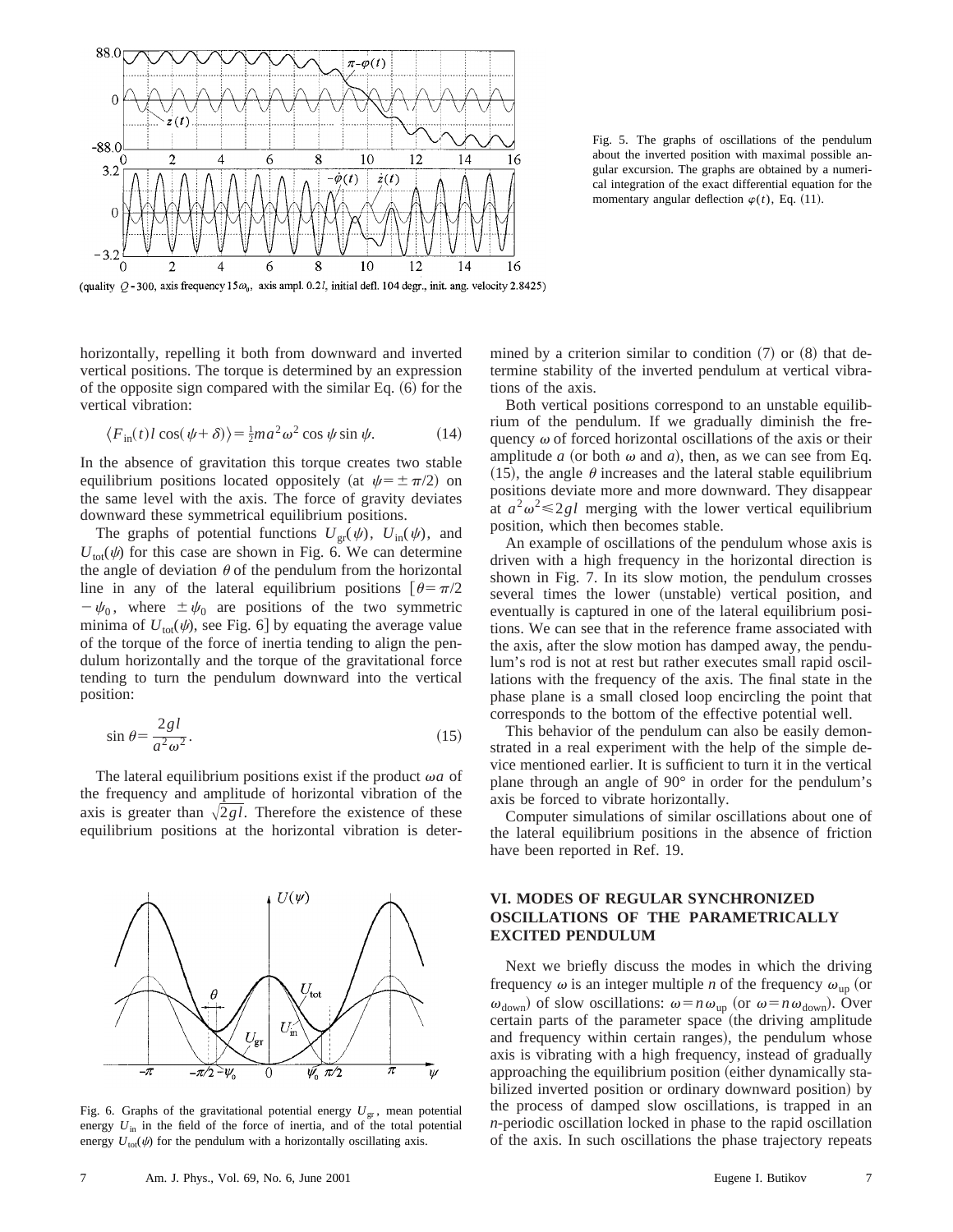

Fig. 7. The graph of damped oscillations of the pendulum whose axis is forced to rapidly vibrate in the horizontal direction. The graph is obtained by a numerical integration of the relevant exact differential equation for the momentary angular deflection  $\varphi(t)$ .

itself after *n* driving periods *T*. Since the motion has period *nT*, this phenomenon can be called a subharmonic resonance of *n*th order. An example of such stationary oscillations whose period equals eight periods of the axis is shown in Fig. 8. For the inverted pendulum with a vibrating pivot, periodic oscillations of this type were first described by Acheson,<sup>22</sup> who called them "multiple-nodding" oscillations.

The upper left-hand part of Fig. 8 shows the closed spatial trajectory of the pendulum's bob at these ''quadruplenodding'' oscillations. Such an extraordinary and even, at first sight, counterintuitive behavior of the pendulum can also be explained on the basis of the approximate approach developed earlier in Secs. II and III.

First of all we note that these modes of regular periodic oscillations are not specific to the inverted pendulum with a vibrating pivot. Similar oscillations can be executed also (at appropriate values of the driving parameters) about the ordinary (downward hanging) equilibrium position. Actually, the origin of these modes is independent of gravity, because such synchronized with the pivot ''multiple-nodding'' oscillations can occur also in the absence of gravity about any of the two equivalent dynamically stabilized equilibrium positions of the pendulum with a vibrating axis. Even the pendulum with horizontally vibrating pivot can execute similar *n*-periodic oscillations about each of the lateral equilibrium positions. Synchronization of these modes with the pivot oscillations creates conditions for supplying the energy to the pendulum needed to compensate for dissipation, and the whole process becomes exactly periodic.

The approximate theory developed earlier in this paper allows us to predict conditions at which these *n*-periodic oscillations can occur. For small amplitudes of the slow oscillations, the corresponding minimum of the effective potential can be approximated by a parabolic well in which the smooth component of motion is almost harmonic. To estimate the frequency of this slow motion (the fundamental frequency), we can use Eq.  $(10)$ . As an example, we next consider the pendulum in the absence of gravity, or, which is essentially the same, in the limiting case of very high driving frequencies  $\omega \gg \omega_0$  ( $\omega/\omega_0 \rightarrow \infty$ ). In this limit both equilibrium positions (ordinary and inverted) are equivalent, and the dimensionless driving amplitude *a*/*l* is the only parameter to be predicted as a required condition of the subharmonic resonance of order  $n$  (of synchronized with the pivot  $n$ -periodic oscillations of the pendulum).

According to Eq. (10), for  $\omega_0=0$  the frequency of slow oscillations is given by  $\omega_{slow} = a/(l\sqrt{2})\omega$ . For the ''quadruple-nodding'' mode the slow motion period equals eight periods of the axis, so that  $\omega_{slow} = \omega/8$ , whence  $a/l$  $=\sqrt{2}/8$ =0.177. This value agrees well with the predictions of a more sophisticated quantitative theory of these modes based on the linearized differential equation of the system (see the Appendix), which gives for such period-8 small oscillations in the absence of gravity the following expression for the driving amplitude:  $a_{\text{min}}=63/(32\sqrt{130})$ *l* = 0.173*l*. The latter value agrees perfectly with the simulation experiment in the limit of extremely small amplitudes.

Estimating conditions for *n*-periodic oscillations with the help of Eq.  $(10)$ , we assume the slow motion of the pendulum in the effective potential well to be simple harmonic, which is true only if this motion is limited to within a small vicinity of the bottom of this well. Therefore we get the lower limit for the driving amplitude at which *n*-periodic oscillations of only infinitely small amplitude can occur.



(quality 400.0, no gravity, axis amplitude 0.265, initial defl. 175.51 degr., init. ang. velocity -0.2284)

Fig. 8. The spatial path, phase orbit, and graphs of stationary oscillations with the period that equals eight periods of the oscillating axis. The graphs are obtained by a numerical integration of the exact differential equation for the momentary angular deflection  $\varphi(t)$ , Eq.  $(11)$ .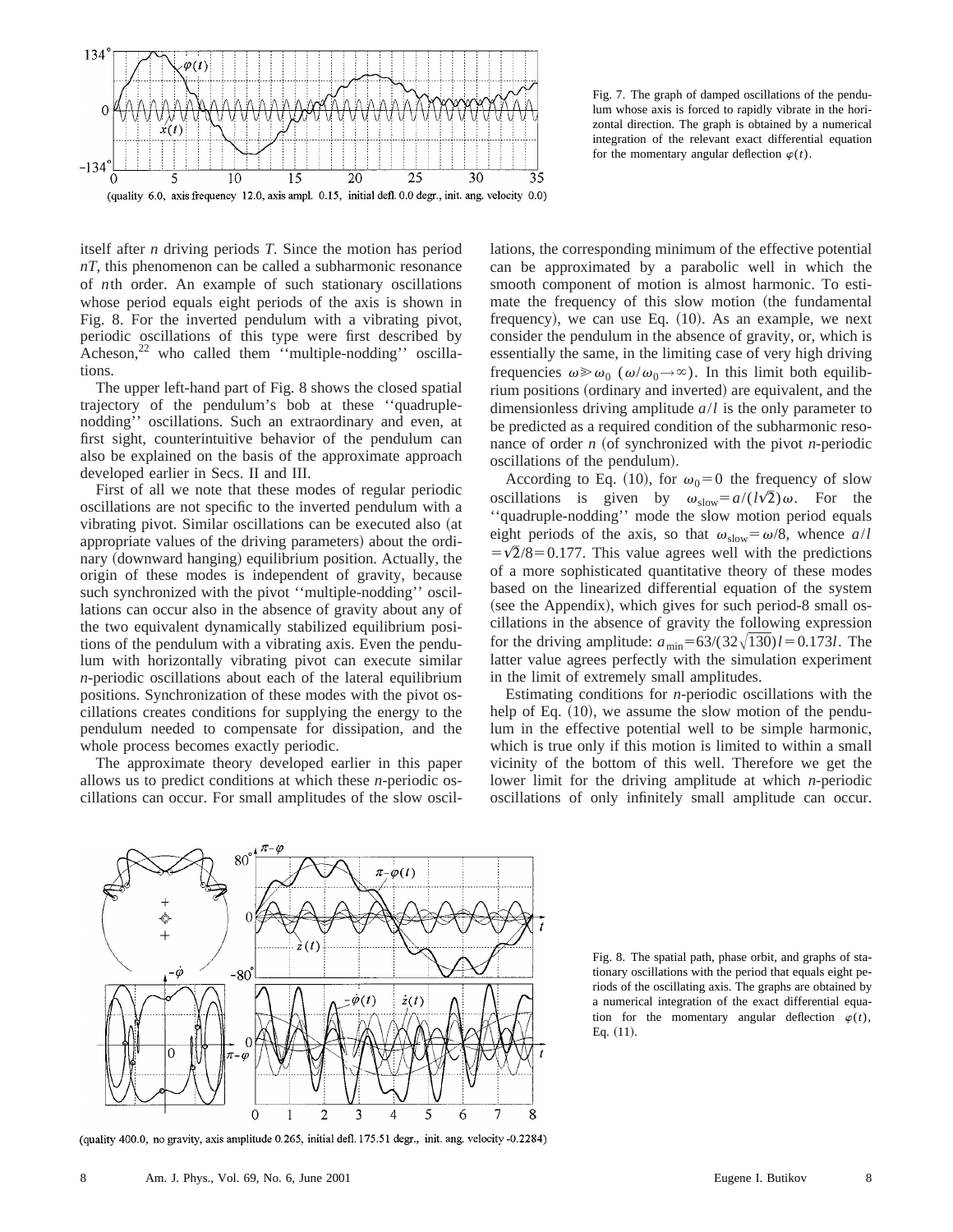

Fig. 9. The spatial path, phase orbit, and graphs of stationary oscillations with the period that equals six periods of the oscillating axis. The graphs are obtained by a numerical integration of the exact differential equation for the momentary angular deflection  $\varphi(t)$ , Eq. (11).

(quality 400.0, no gravity, axis amplitude 0.265, initial defi. 175.77 degr., init. ang. velocity -0.1708)

Smooth nonharmonic oscillations of a finite angular excursion that extends over the slanting slopes of the nonparabolic effective potential well are characterized by a greater period than the small-amplitude harmonic oscillations occurring within the parabolic bottom of this well. Therefore largeamplitude period-8 oscillations shown in Fig. 8 (their swing equals  $80^{\circ}$ ) occur at a considerably greater value of the driving amplitude  $(a=0.265l)$ .

The right-hand side of Fig. 8, alongside the graphs of  $\varphi(t)$ and  $\dot{\varphi}(t)$  for the period-8 steady-state oscillations of the pendulum, shows also their harmonic components and the graphs of the pivot oscillations. The spectrum of these period-8 oscillations is rich in harmonics. The fundamental harmonic whose period equals eight driving periods dominates in the spectrum. We may treat it as a subharmonic (as an "undertone") of the driving oscillation. This principal harmonic describes the smooth component of the compound period-8 oscillation. Strange as it may seem from the first sight, the harmonic with the driving frequency has zero amplitude, that is, this harmonic is absent in the spectrum. However, this peculiarity also can be easily explained on the basis of the approach developed in this paper. In Eq.  $(3)$ , which represents the angular position of the pendulum  $\varphi(t)$  as a superposition of slow and fast motions, the rapid component with the driving frequency enters the expression for  $\varphi(t)$ being multiplied by the sine of the slow varying coordinate  $\psi(t)$ . Therefore the rapid component has varying amplitude, which even changes its sign each time the pendulum crosses the equilibrium position. Actually, the rapidly oscillating second term in Eq.  $(3)$  is not a harmonic component in the spectrum of the resulting periodic oscillation, because harmonics of a periodic function are characterized by constant amplitudes.

For small angular excursions of the pendulum occurring at driving amplitudes slightly greater than the critical value  $a_{\text{min}}$ =0.173*l*, the spectrum of period-8 oscillations is formed by the principal harmonic (frequency  $\omega/8$ ), and also by the seventh and ninth harmonics whose frequencies  $(7\omega/8)$  and  $9\omega/8$  are close to the driving frequency  $\omega$ . Their amplitudes equal, respectively, 11.3% and 6.8% of the principal harmonic amplitude. These theoretical values (see the Appendix) agree perfectly with the corresponding simulation experiment. For the oscillations of a large swing shown in Fig. 8, the amplitudes of these harmonics differ slightly from the above values, and the contributions of the third, fifth, and eleventh harmonics are also noticeable.

As noted earlier, in the case of period-8 oscillations of a small swing the approach based on the effective potential predicts for the driving amplitude  $a/l$  a value of  $\sqrt{2}/8$  $=0.177$ , which is rather close to the exact low-amplitude theoretical limit  $(a/l=0.173)$ . To obtain the slow oscillations of a smaller period (say, of six driving periods), we should increase the driving amplitude. Indeed, when  $\omega_{slow}$  $=\omega/6$ , Eq. (10) yields a greater value  $a/l = \sqrt{2}/6 = 0.236$ . However, for such period-6 oscillations this predicted value agrees somewhat worse with the theory based on the linearized equation of the system. This theory (see the Appendix) gives for period-6 small oscillations in the absence of gravity a value of the minimal driving amplitude of  $a_{\min}$  $=35/(18\sqrt{74})$ *l* $= 0.226$ *l*, which perfectly agrees with the corresponding simulation experiment. Not surprisingly, for the *n*-periodic oscillation with a small *n* we cannot expect good quantitative predictions from the effective potential approach because in such cases the period of a ''smooth'' motion contains only a few driving periods. The ''rapid'' component of the motion here is not rapid enough for good averaging.

Nevertheless, the effective potential approach provides us not only with a qualitative understanding of these complex periodic modes, but also, being applicable to large-amplitude motions, explains the coexistence of several *n*-periodic modes with different *n* values at identical system parameters. Figure 9 shows large-amplitude period-6 asymptotic oscillations without gravity obtained at the same value  $a/l = 0.265$ of the driving amplitude as the period-8 oscillations shown in Fig. 8.

For a large angular excursion, the smooth motion occurs in the nonparabolic effective potential well, in which the period becomes longer if we increase the amplitude. By virtue of this dependence of the period of nonharmonic smooth motion on the swing, different modes (modes with different values of  $n$ ) can coexist at the same amplitude of the pivot. Indeed, the period of a large-amplitude slow oscillation can be equal to, say, six driving periods, while the period of oscillation with a somewhat greater amplitude in the same nonparabolic potential well can be equal to eight driving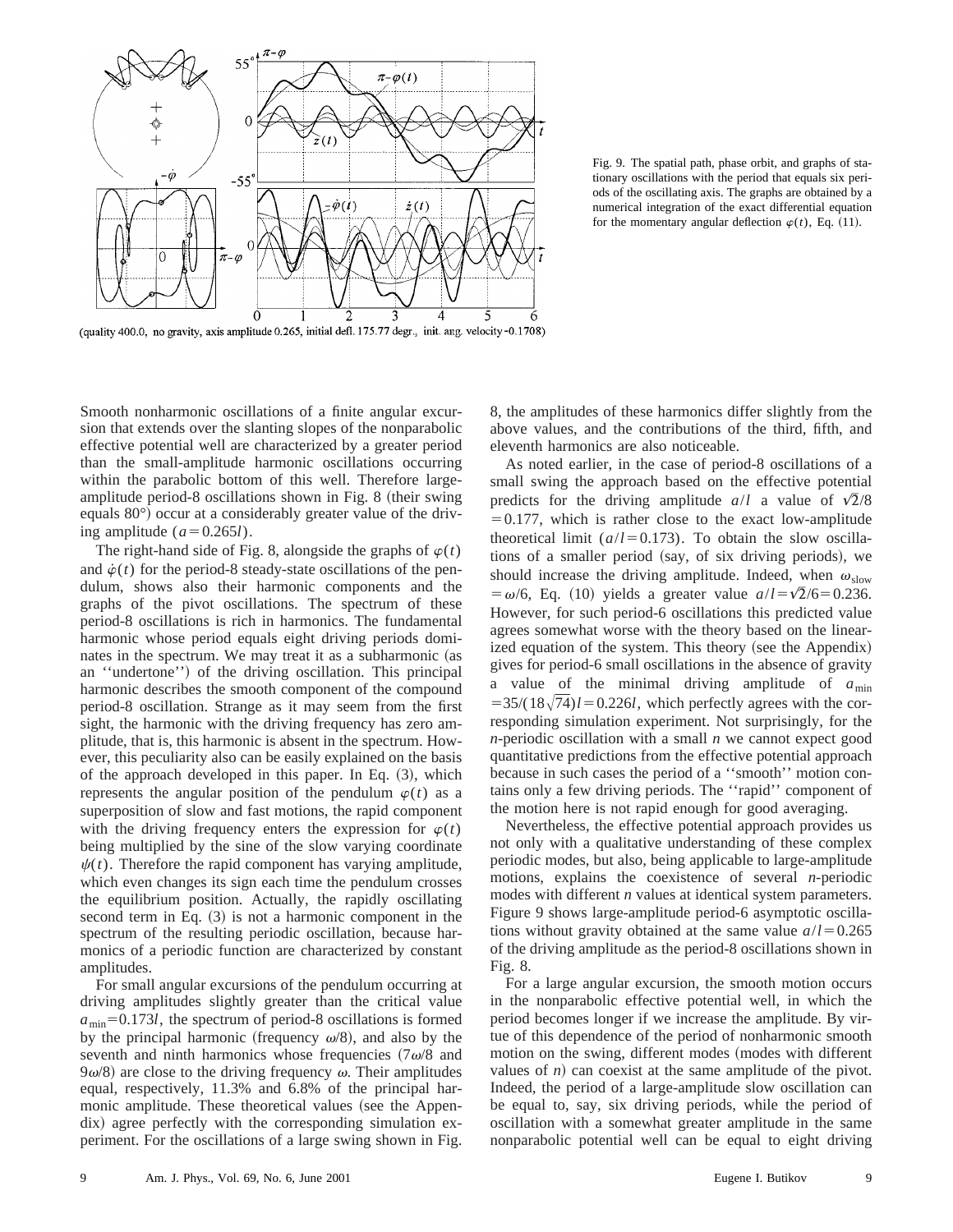

Fig. 10. Stationary double-period oscillations occurring over the upper boundary of dynamic stability of the inverted pendulum. The graphs are obtained by a numerical integration of the exact differential equation for the momentary angular deflection  $\varphi(t)$ , Eq. (11).

(quality 10.0, no gravity, axis amplitude 0.56, initial defl. 117.0 degr., init. ang. velocity 0.076)

periods. Figures 8 and 9 show, respectively, the simulations of such coexisting period-8 and period-6 modes, obtained at the identical parameters of the system. That is, both smooth motions occur in the same potential well. In which of these competing modes the pendulum eventually is trapped in a certain simulation, depends on the starting conditions. The set of initial conditions that leads, after an interval in which transients decay, to a given dynamic equilibrium (to the same steady-state periodic motion, or attractor) in the limit of large time, constitutes the basin of attraction of this attractor. The coexisting periodic motions in Figs. 8 and 9 represent competing attractors and are characterized by different domains of attraction.

With gravity, these complex *n*-periodic ''multiplenodding'' modes exist both for the inverted and noninverted pendulums.

# **VII. THE UPPER BOUNDARY OF THE DYNAMIC STABILITY**

When the amplitude *a* of the pivot vibrations is increased beyond a certain critical value  $a_{\text{max}}$ , the dynamically stabilized inverted position of the pendulum loses its stability. After a disturbance the pendulum does not come to rest in the up position, no matter how small the release angle, but instead eventually settles into a finite amplitude steady-state oscillation about the vertical position at frequency  $\omega/2$  (half the driving frequency). This loss of stability of the inverted pendulum has been first described by Blackburn *et al.*<sup>16</sup> (the "flutter" mode) and demonstrated experimentally in Ref. 17. The latest numerical investigation of the bifurcations associated with the stability of the inverted state can be found in Ref. 7. The graphs and the double-lobed phase trajectory of such oscillations are shown in Fig. 10.

Obviously, these oscillations can be regarded as a special case of the *n*-periodic steady-state modes considered in the previous section, particularly, the case that corresponds to  $n=2$ . As we already mentioned, for small values of *n* it is impossible to correctly represent the pendulum motion as consisting of the slow and rapid components. The driving amplitude  $a_{\text{max}}$  is not small compared with the length  $l$  of the pendulum. Consequently, this case occurs beyond the limits of applicability of the approach based on the effective potential. This approach cannot explain the destabilization of the inverted pendulum, as well as the loss of stability of the noninverted pendulum at conditions of ordinary parametric resonance. (In the latter case the driving amplitude can be small, but the driving frequency is not high enough for the separation of rapid and slow motions.)

However, the simulation shows (see Fig.  $10$ ) a very simple spectral composition of period-2 oscillations occurring over the upper boundary of dynamic stability: the fundamental harmonic whose frequency equals  $\omega/2$  (half the driving frequency  $\omega$ ) with a small addition of the third harmonic with the frequency  $3\omega/2$ . We note that large-amplitude oscillations of the noninverted pendulum in conditions of the principal parametric resonance are characterized by a similar spectrum. This similarity of the spectra is by no means occasional: Next we show that both the ordinary parametric resonance and the period-2 ''flutter'' mode that destroys the dynamic stability of the inverted state belong essentially to the same branch of possible steady-state period-2 oscillations of the parametrically excited pendulum. Therefore the upper boundary of dynamic stability for the inverted pendulum can be found directly from the differential equation of the system by the same method that is commonly used for determination of conditions which lead to the loss of stability of the noninverted pendulum through excitation of ordinary parametric resonance (the ranges of parametric instability; see, e.g., Ref. 10).

To calculate the critical driving amplitude that destabilizes the hanging down vertical position, we can replace  $\sin \varphi$  by  $\varphi$  in the exact differential equation of the parametrically driven pendulum, Eq.  $(11)$ , and omit the damping term, thus reducing it to the Mathieu equation:

$$
\ddot{\varphi} + \left(\omega_0^2 - \frac{a}{l}\omega^2 \sin \omega t\right)\varphi = 0.
$$
 (16)

Investigating stability of the inverted position, we use the (small) angle  $\theta = \pi - \varphi$ , and replace sin  $\theta$  by  $\theta$  in the exact differential equation, Eq.  $(11)$ . Thus we also obtain for the angle  $\theta$  of deflection from the inverted position the linear Mathieu equation which differs from Eq. (16) for the angle  $\varphi$ only by the opposite sign of the second term. As we can see clearly from Fig. 10, the periodic solution to this equation corresponding to the desired boundary of instability can be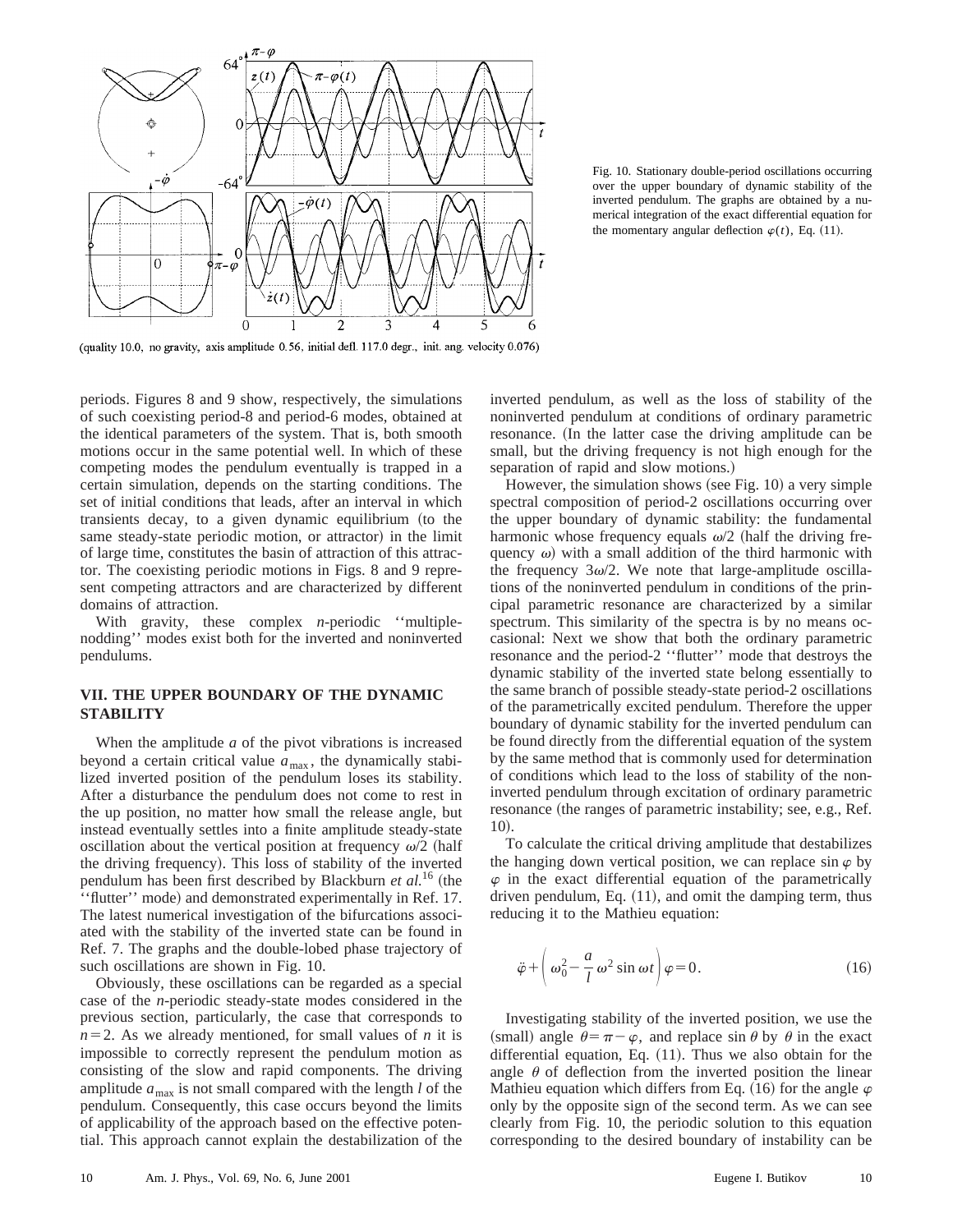

Fig. 11. The amplitude  $A_1$  of the principal harmonic for period-2 ("flutter") steady-state oscillations of the pendulum over the upper boundary of the dynamic stability (in the absence of gravity).

sought as a superposition of the fundamental harmonic whose frequency  $\omega/2$  equals half the driving frequency, and the third harmonic with the frequency  $3\omega/2$ :

$$
\theta(t) = \pi - \varphi(t) = A_1 \sin(\omega t/2) + A_3 \sin(3\omega t/2). \tag{17}
$$

We consider first for simplicity the case  $\omega_0=0$ , which corresponds to the absence of gravity (or to the high frequency limit of the pivot oscillations with gravity). Substituting  $\theta(t)$  from Eq. (17) into the corresponding differential equation and expanding the products of trigonometric functions, we obtain an expression in which we should equate to zero the coefficients of  $sin(\omega t/2)$  and  $sin(3\omega t/2)$ . Thus we get a system of homogeneous equations for the coefficients *A*<sup>1</sup> and  $A_3$ , which has a nontrivial solution when its determinant equals zero. This requirement yields a quadratic equation for the desired dimensionless critical driving amplitude *a*/*l*. The relevant root of this equation is  $a/l = 3(\sqrt{3}-3)/4 = 0.454$ , and the corresponding ratio of amplitudes of the third harmonic to the fundamental one equals  $A_3/A_1 = (\sqrt{13}-3)/6$  $=0.101$ . A somewhat more complicated calculation in which the higher harmonics (up to the seventh) in  $\theta(t)$  are taken into account yields for  $a/l$  and  $A_3/A_1$  the values that coincide (within the assumed accuracy) with those cited above.

These values agree well with the simulation experiment in conditions of the absence of gravity ( $\omega_0=0$ ) and very small angular excursion of the pendulum. When the normalized amplitude of the pivot  $a/l$  exceeds the critical value  $a_{\text{max}}/l$  $=0.454$ , the swing of the period-2 "flutter" oscillation (amplitude  $A_1$  of the fundamental harmonic) increases in proportion to the square root of this excess:  $A_1 \propto \sqrt{a-a_{\text{max}}}$ . This dependence follows from the nonlinear differential equation of the pendulum, Eq. (11), if  $\sin \varphi$  in it is expanded as  $\varphi$  $-\varphi^3/6$ , and also agrees well with the simulation experiment (Fig. 11) for amplitudes up to  $45^{\circ}$ .

As the amplitude *a* of the pivot is increased beyond the value 0.555*l*, the symmetry-breaking bifurcation occurs: The angular excursions of the pendulum to one side and to the other become different, destroying the spatial symmetry of the oscillation and hence the symmetry of the phase orbit. As the pivot amplitude is increased further, after  $a/l = 0.565$  the system undergoes a sequence of period-doubling bifurca-



Fig. 12. The boundaries of parametric instability—driving amplitude vs normalized driving frequency. 1 and 2—left and right frequency boundaries of the principal interval of parametric instability ( $\omega \approx 2\omega_0$ ) for the noninverted pendulum in the absence of friction, 3—the same with friction (*Q*  $=$  5.0), 4 and 5—the upper and lower boundaries of dynamic stability for the inverted pendulum.

tions, and finally, at  $a/l = 0.56622$  (for  $Q = 20$ ), the oscillatory motion of the pendulum becomes replaced, at the end of a very long chaotic transient, by a regular unidirectional period-1 rotation.

Similar (though more complicated) theoretical investigation of the boundary conditions for period-2 stationary oscillations in the presence of gravity allows us to obtain the dependence of the critical (destabilizing) amplitude of the pivot on the driving frequency  $\omega$ . For the upper boundary of stability of the hanging down pendulum we find:

$$
a/l = |(\sqrt{117 - 232(\omega_0/\omega)^2 + 80(\omega_0/\omega)^4} -9 + 4(\omega_0/\omega)^2)|/4,
$$
\n(18)

and for the stability of the inverted pendulum:

$$
a/l = (\sqrt{117 + 232(\omega_0/\omega)^2 + 80(\omega_0/\omega)^4})
$$
  
-9-4( $\omega_0/\omega$ )<sup>2</sup>)/4. (19)

The diagram in Fig. 12 shows these boundaries of instability. $2<sup>3</sup>$  For the hanging down pendulum, in the absence of friction the critical amplitude given by Eq.  $(18)$  tends to zero as the frequency of the pivot approaches  $2\omega_0$  from either side (curves 1 and 2). This case (small vertical oscillations of the pivot with the frequency approximately twice the natural frequency of the pendulum) corresponds to ordinary parametric resonance. Instability of the hanging down pendulum within the principal interval of parametric resonance allows a very clear physical explanation.24 Curve 3 shows in the parameters plane  $(\omega/\omega_0, a/l)$  the region of principal parametric resonance with friction (for  $Q=5.0$ ). The noninverted vertical position of the pendulum with the pivot vibrating at frequency  $2\omega_0$  loses stability when the normalized amplitude of this vibration exceeds the threshold value of 1/2*Q*. This curve almost merges with curves 1 and 2 as the frequency  $\omega$  deviates from the resonant value  $2\omega_0$ . In the high-frequency limit, for which the role of gravity is negligible, the normalized critical pivot amplitude *a*/*l* tends to the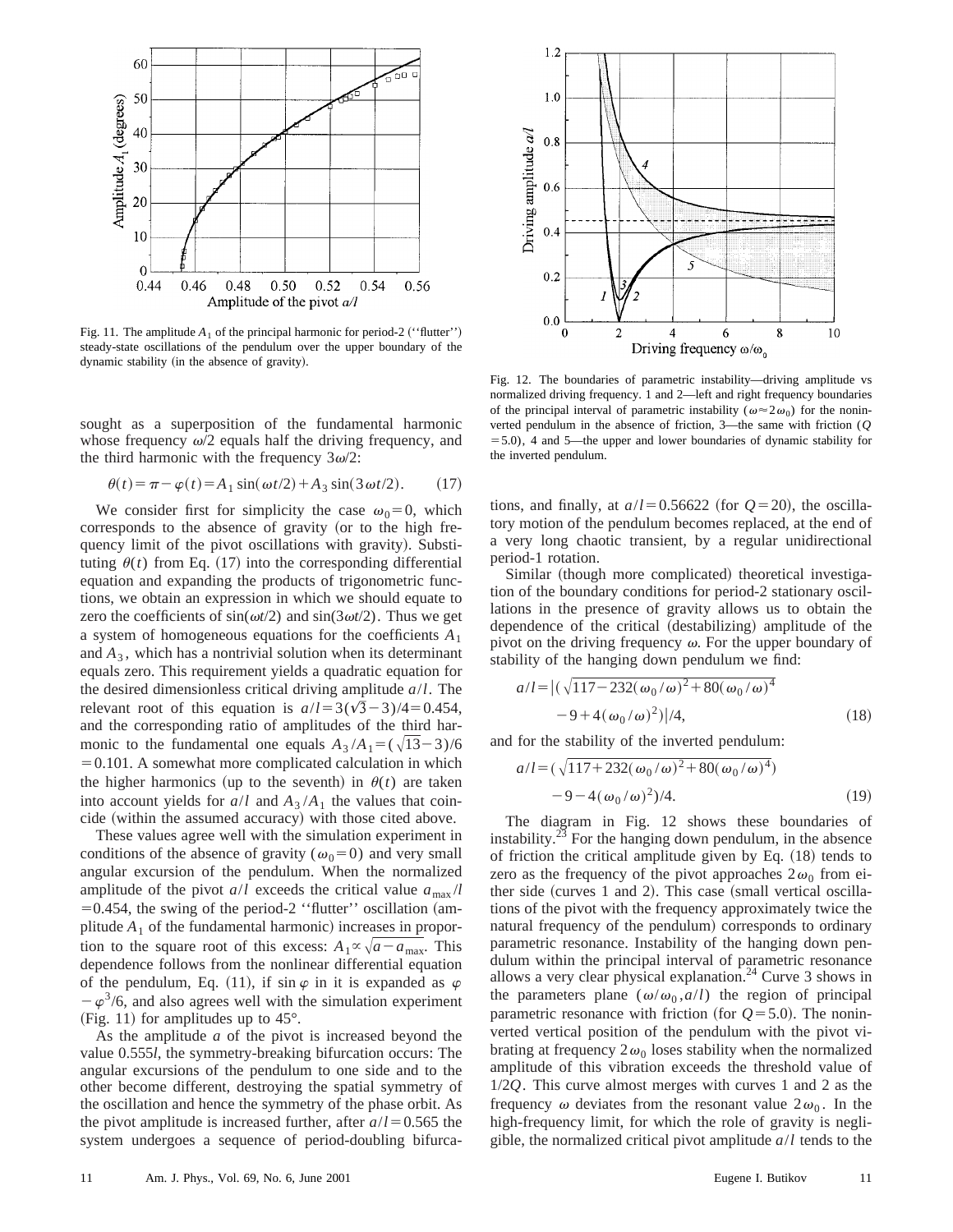

Fig. 13. The boundaries of parametric instability—driving amplitude vs natural frequency. 1 and 2—boundaries of the principal interval of parametric instability ( $\omega \approx 2\omega_0$ ) for the noninverted pendulum in the absence of friction, 3—the same with friction  $(Q=5.0)$ , 4 and 5—the upper and lower boundaries of dynamic stability for the inverted pendulum.

value indicated above,  $a/l = 3(\sqrt{13}-3)/4 = 0.454$ , that corresponds to the destabilization of the two symmetric equilibrium positions in the absence of gravity.

Curve  $4$  of this diagram given by Eq.  $(19)$  corresponds to destabilization of the inverted pendulum by excitation of the ''flutter'' oscillations. The smaller the frequency of the pivot, the greater the critical amplitude at which the inverted position becomes unstable. We note that this curve 4 for the boundary of the ''flutter'' mode is essentially the continuation (through infinite values of the driving frequency) of the same branch (curve 2 without friction or curve 3 with friction) of period-2 steady-state oscillations with the time dependence given by Eq.  $(17)$ . That is, curve 4 is the continuation of curve  $2$  (or curve 3) that corresponds to the boundaries of instability with respect to excitation of the ordinary parametric resonance of the noninverted pendulum. This means that there is a close inherent relationship between the parametric instability of the noninverted pendulum (ordinary parametric resonance) and the upper limit of the dynamic stability of the inverted pendulum (the "flutter" oscillations).

To make this relationship obvious, in Fig. 13 the same boundaries are shown as curves that give the dependence of the driving amplitude  $a/l$  on the inverse quantity  $(\omega_0/\omega)^2$ (instead of  $\omega/\omega_0$  in Fig. 12). We note that negative values of  $(\omega_0/\omega)^2$  correspond to the inverted pendulum, because the differential equation for the deviation from the inverted position  $\theta = \pi - \varphi$  differs from the differential equation for oscillations about the hanging downward position simply by the opposite sign of the term that describes the torque of gravitational and inertial forces. Curve  $2$  (or curve  $3$  in the presence of friction), which gives the boundary of ordinary parametric resonance for the noninverted pendulum, intersects the zero value of  $\omega_0 / \omega$  (corresponding to an infinitely large driving frequency, or zero gravity) at  $a/l = 0.454$  and extends to the negative region of  $\omega_0 / \omega$  as the upper boundary of stability for the inverted pendulum.

Curve 5 on both diagrams shows in the parameter plane the approximate lower boundary of dynamic stabilization of the inverted pendulum, given by Eq.  $(7)$  or Eq.  $(8)$ . The loss of stability at crossing this lower boundary occurs when the effective potential well corresponding to the inverted position has zero depth. Thus, the region of stability of the inverted pendulum occupies the shaded part of the parameter plane between curves 5 and 4.

We note that complex *n*-periodic (or "multiple-nodding") oscillations with  $n > 2$  (explained earlier in this paper on the basis of the effective potential approximation) occur at driving amplitudes *a* below the critical value  $a_{\text{max}}$  and also occupy a region below curve 4 on the parameter plane. However, the existence of these asymptotic oscillatory states does not influence the dynamic stability of both inverted and ordinary equilibrium positions because the pendulum can be trapped in the *n*-periodic motions only after a certain initial disturbance, when its initial state occurs within the corresponding domain of attraction—otherwise the pendulum comes to rest.

### **VIII. CONCLUDING REMARKS**

The behavior of the parametrically excited pendulum discussed in this paper is richer in various modes than we can



(quality 60.0, axis frequency 5.0, axis ampl. 0.525, initial defl. 181.23 degr., init. ang. velocity 1.0477)

Fig. 14. The spatial path, phase orbit, and graphs of stationary oscillations with the period that equals eight periods of the oscillating axis. The graphs are obtained by a numerical integration of the exact differential equation for the momentary angular deflection  $\varphi(t)$ , Eq.  $(11)$ .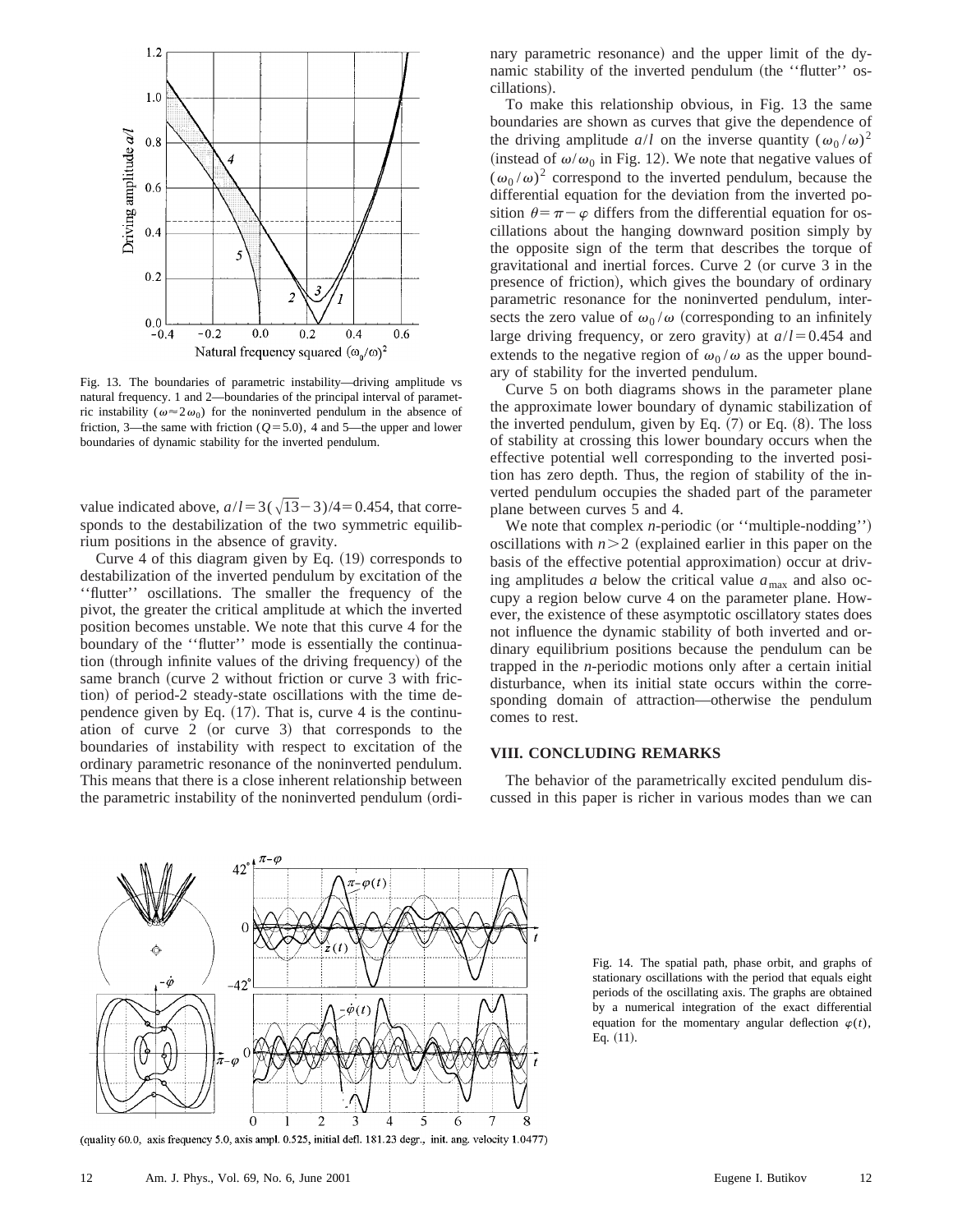expect for such a simple physical system relying on our intuition. Its nonlinear large-amplitude motions can hardly be called ''simple.'' The simulations show that variations of the parameter set (dimensionless driving amplitude  $a/l$ , normalized driving frequency  $\omega/\omega_0$ , and quality factor *Q*) result in different regular and chaotic types of dynamical behavior.

One more example of rather counterintuitive regular oscillations is given by Fig. 14. The period of this motion equals eight driving periods, just like in the example shown in Fig. 8, but the character of oscillations and their spectrum differ dramatically. Here the third and fifth harmonics dominate in the spectrum. The third harmonic is characterized by an amplitude almost ten times greater than the fundamental harmonic.

In this paper we have touched only a small portion of the stationary states and regular motions of the parametrically excited pendulum. The pendulum's dynamics exhibits a great variety of other asymptotic rotational, oscillatory, and combined (both rotational and oscillatory) multiple-periodic stationary states (attractors), whose basins of attraction are characterized by a surprisingly complex (fractal) structure. Computer simulations also reveal intricate sequences of bifurcations, leading to numerous intriguing chaotic regimes. All this remains beyond the scope of this paper. With good reason we can suppose that this apparently simple physical system is nearly inexhaustible.

# **APPENDIX: SMALL-AMPLITUDE** *n***-PERIODIC OSCILLATIONS**

To calculate the critical (minimal) driving amplitude that allows the pendulum to execute *n*-periodic stationary oscillations in the limit of small amplitudes (about both the hanging down and inverted positions), we can use the linearized differential equation of the parametrically driven pendulum, that is, the Mathieu equation, Eq.  $(16)$ . We can search for its approximate small-amplitude solution  $\varphi(t)$  for period-*n* oscillations as a superposition of the principal (fundamental) harmonic  $A_1 \sin(\omega t/n)$  whose frequency equals  $\omega/n$  (the subharmonic of order *n* with respect to the driving frequency  $\omega$ ), and a limited number of higher harmonics  $A_k \sin(k\omega t/n)$ . [Further on we chose the time origin so that the pivot's motion is described by  $z(t) = a \cos \omega t$ . Substituting  $\varphi(t)$  into the differential equation and expanding the products of trigonometric functions, we obtain a system of homogeneous equations for the coefficients  $A_k$  (for the amplitudes of harmonics). The homogeneous system has a nontrivial solution if its determinant equals zero. This condition yields an equation for the corresponding critical driving amplitude. Then, for the critical driving amplitude, the fractional amplitudes of different harmonics are found as the solutions to this homogeneous system of equations.

For the period-8 oscillations in the absence of gravity  $(\omega_0=0)$ , the procedure described above yields zero amplitudes of the third and fifth (and eleventh) harmonics. (However, Fig. 8 shows that for large angular excursions, for which the linearized differential equation is insufficient, the third harmonic also gives a noticeable contribution.! For the sake of simplicity we include here in the approximate solution only harmonics with significant (nonzero) amplitudes, specifically, the principal harmonic, and the seventh and ninth harmonics (which means that actually we ignore the contribution only of the thirteenth and all higher harmonics):

$$
\varphi(t) = A_1 \cos(\omega t/8) + A_7 \cos(7\omega t/8) + A_9 \cos(9\omega t/8).
$$

Substituting  $\varphi(t)$  in Eq. (16) with  $\omega_0 = 0$  yields the following system for *An* :

$$
A_1 - 32(A_7 + A_9)(a/l) = 0, \quad 32A_1(a/l) - 49A_7 = 0,
$$
  

$$
32A_1(a/l) - 81A_9 = 0.
$$

A nontrivial solution exists for  $a/l = 63/(32\sqrt{130}) = 0.173$ . This critical value of the driving amplitude was already mentioned in Sec. VI, and it agrees exactly with the simulation experiment for period-8 small oscillations. The above equations also yield the fractional contributions of the seventh and ninth harmonics:  $A_7 / A_1 = 9/(7 \sqrt{130}) = 0.113$ ,  $A_9 / A_1$  $=7/(9\sqrt{130})=0.068$ —the values that also agree perfectly well with the simulations based on numerical integration of the differential equation.

Similarly, an approximate solution for the period-6 oscillations can be sought in the form:

 $\varphi(t) = A_1 \cos(\omega t/6) + A_5 \cos(5\omega t/6) + A_7 \cos(7\omega t/6),$ 

which yields the following system of equations for  $A_n$ :

$$
A_1 - 18(A_5 + A_7)(a/l) = 0, \quad 18A_1(a/l) - 25A_5 = 0,
$$
  

$$
18A_1(a/l) - 49A_7 = 0.
$$

These equations give for the critical driving amplitude the value  $a/l = 35/(18\sqrt{74}) = 0.226$ , and for fractional contributions of the fifth and seventh harmonics, respectively,  $A_5 / A_1 = 7/(5\sqrt{74}) = 0.163$ , and  $A_7 / A_1 = 5/(7\sqrt{74}) = 0.083$ . These theoretical values agree quite well with the simulations.

Similarly, for the period-4 small-amplitude oscillations:

$$
\varphi(t) = A_1 \cos(\omega t/4) + A_3 \cos(3 \omega t/4) + A_5 \cos(5 \omega t/4),
$$
  
\n
$$
A_1 - 8(A_3 + A_5)(a/l) = 0, \quad 8A_1(a/l) - 9A_3 = 0,
$$
  
\n
$$
8A_1(a/l) - 25A_5 = 0,
$$

whence  $a/l = 15/(8\sqrt{34}) = 0.321$ ,  $A_3/A_1 = 5/(3\sqrt{34}) = 0.286$ ,  $A_5/A_1 = 3/(5\sqrt{34}) = 0.103$ . If in the approximate solution we also take into account the seventh harmonic, for zero gravity and zero friction we find more accurate values of the critical driving amplitude  $a/l = 0.320$  and fractional contributions of high harmonics  $A_3 / A_1 = 0.288$ ,  $A_5 / A_1 = 0.102$ ,  $A_7 / A_1$  $=0.015$ . We can compare these values with results of the simulation experiment:  $a/l = 0.320$ ,  $A_3/A_1 = 0.287$ ,  $A_5/A_1$  $=0.101, A_7/A_1=0.016.$ 

The simulations show that, besides the above-considered *n*-periodic oscillations with even values of *n*, stationary parametric oscillations with odd *n* values  $(n=3,5,...)$  are also possible. Critical values for the driving amplitudes that provide such small oscillations also can be found on the basis of a linearized theory, and the results of such calculations show good agreement with the simulations.

The existence of *n*-periodic subharmonic oscillations whose spectrum is characterized by zero (or very small) amplitude of the principal (fundamental) harmonic with frequency  $\omega/n$  may seem even more counterintuitive. An example of such period-8 oscillations is shown in Fig. 14. For small oscillations, third, fifth, and eleventh harmonics dominate in the spectrum, so that we can search an approximate solution of the linearized equation in the form: